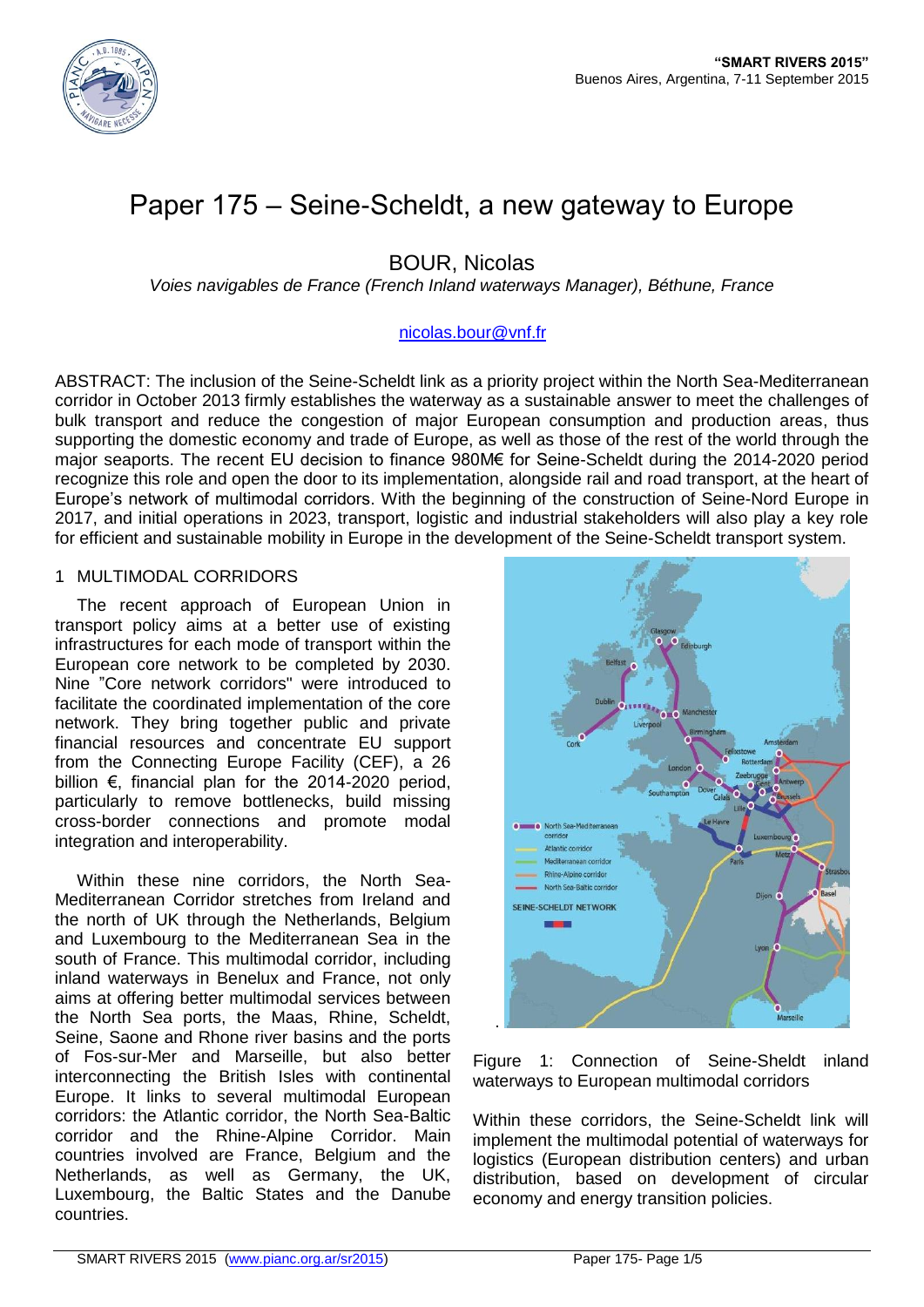

The Seine-Scheldt waterway is a key project for the implementation of the North Sea-Mediterranean multimodal corridor, and was defined in a joint declaration between the European Commission, the Walloon region, Flanders, the Netherlands and France on 17 October 2013 in Tallinn.

# *2.1 Geographical perimeter of Seine-Scheldt*

In terms of inland waterways, it encompasses the waterway network composed of the river Mass, the canal between Ghent and Terneuzen, the canal between Bocholt and Herentals, the locks located on the connection between the Seine and the Scheldt as well as the Upper-Scheldt, the Roulers-Lys and Bossuyt-Courtrai canals and the links to the ports of Antwerp and Zeebrugge, the Seine-Nord Europe canal, the Dunkirk-Valenciennes and Lille-Douai links, the Seine from Le Havre to Nogent-sur-Seine, the canal between Antwerp-Brussels and Charleroi, the inland waterways in Wallonia as well as the connection points with the other transport modes including the multimodal platforms and the inland waterway links with the seaports of Le Havre, Rouen, Dunkirk, Ghent, Antwerp and Zeebrugge.



## 2.*2 Key issues of Seine-Sheldt*

The main issue identified on the North Sea– Mediterranean corridor is the existing class II connection (Canal du Nord) between the class Vb Seine and Oise basin and the network of the Nord-Pas-de-Calais and the Benelux region, which are Va+ and Vb gauge waterways respectively. Completion of the Seine-Nord Europe canal will improve substantially the performance of the existing northern and southern networks.

### *2.3 Main objectives of the new link*

The following are the objectives of the Seine-Scheldt inland waterway link:

• increasing reliability of the services and developing existing network in order to encourage a modal shift; • increasing the gauge of the network to develop the hinterland of the seaports by improving or creating multimodal platforms and container terminals with a regional, national and European scope;

• remove a bottleneck on the large-gauge European waterway network;

• encouraging the ecology and energy transitions by reducing the transport sector's consumption of energy through the development and use of renewable energies (biomass, wind power, solar power, aso);

• optimising water management by improving flood control, and water supply to the urban areas;

• guaranteeing sustainable growth for waterborne transport in Europe;

• increasing industrial performance of logistical systems and industrial sectors (agriculture and food industry, construction materials, chemicals, automotive, etc.), and developing a highperformance and economical logistical system for the circular economy (recycling of materials, steel, glass, paper, car industry, etc.);

• stimulating innovation in inland waterway sector (ships and transshipment), in port logistics, particularly with the emergence of combined waterway/railway services;

• encouraging investment from French, Belgian, European and international businesses operating alongside inland waterways on a new industrial corridor between Grand Bassin Parisien (Greater Paris region), Nord-Pas-de-Calais region, Benelux and Europe;

• contributing to the development strategies of the shipment consolidation modes of the seaports and inland waterway ports of the North Sea– Mediterranean corridor;

• developing capacities to transport freight to the very heart of major urban areas and conurbations;

• improving the integration of Paris basin and Haute Normandie region within the European economy;

• freeing up road traffic in the north-west quarter of France and Belgium (Paris, Lille, Brussels, Antwerp, etc.);

• contributing to the deployment of an urban logistical system based on the river for the major urban areas of the corridor;

• improving safety for users of waterway transport systems by offering safe navigation capacities;

• improving the touristic potential of waterways.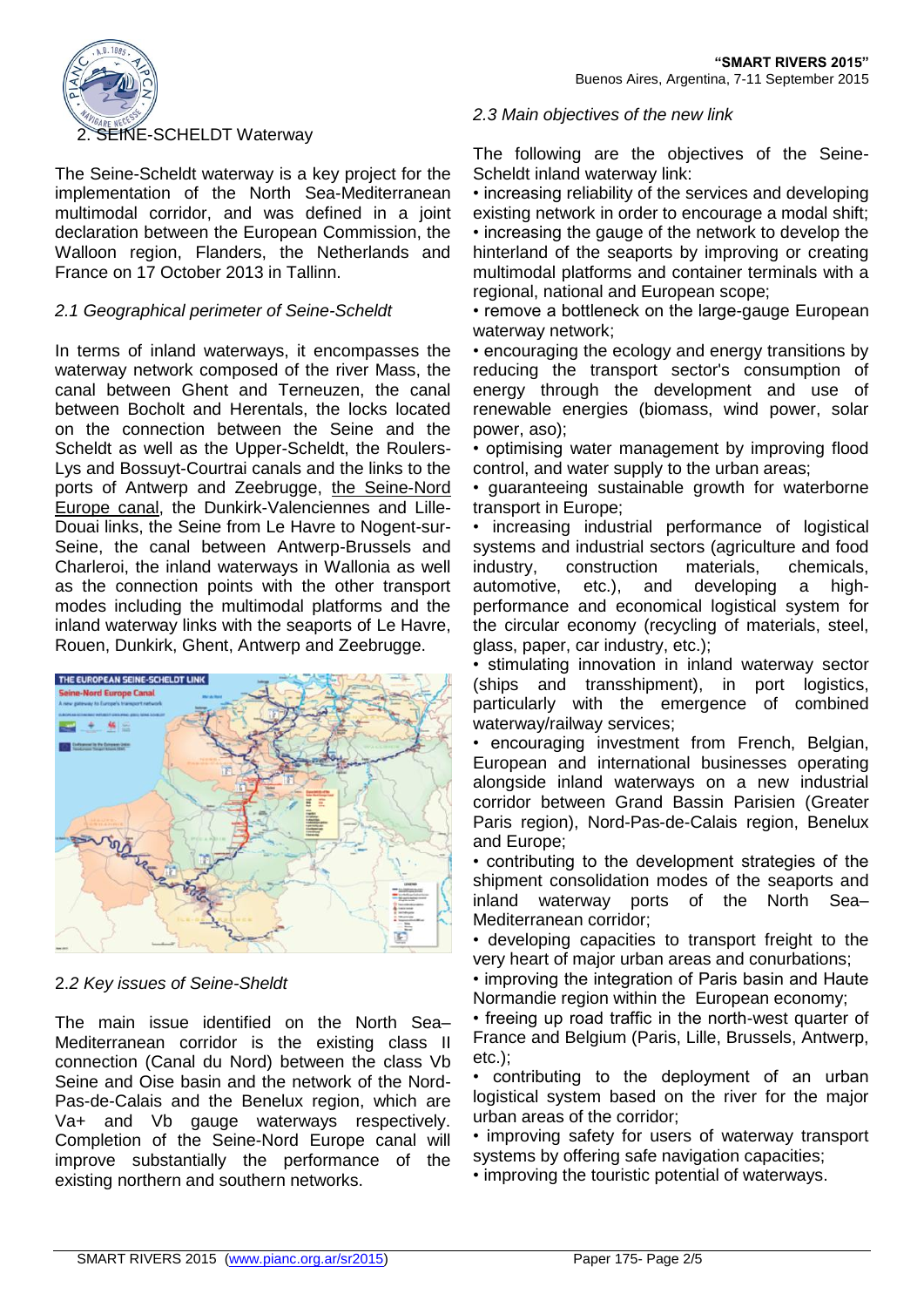

The Seine-Nord Europe Canal is the central section of the Seine-Scheldt waterway link. It will connect Oise river (at Compiègne) to the Dunkirk-Scheldt canal (at Aubencheul-au-Bac, near Cambrai). Its goal is to create a new high-capacity section between the Seine network and European large gauge network. The expected transport of goods (bulk and containers) by 2030 is 15 MT.

The Seine-Nord Europe Canal is more than an infrastructure, and is designed as a comprehensive transport system and a regional development project within the North-Mediterranean corridor.



Covering a total land area of 2,450 ha (facilities included), the 107 km long-, 54 m wide- and 4.5 m deep-canal will run from Compiègne to Aubencheulau-Bac. It will include 6 locks, 61 road- and railwaybridges, 3 aqueducts and 1 storage reservoir. It is also planned to build 4 multimodal platforms, 5 grain quays, 2 transshipment quays and 5 boat moorings.

Key construction issues for the project will be the construction of the 5 high level locks (15 to 25 m), the 1300 m long-canal bridge on Somme river and landscape integration of the canal, particularly the higher section between Allaines and Marquion. Construction of these 4 multimodal platforms, covering a total area of 360 ha, is intended to

provide multimodal transport services (regular river shuttles running to and from seaports, rail shuttles) and attractive areas for setting up value-creating industries or logistics activities.



Platforms sites were chosen based on complementary transport modes already offered by existing infrastructure (rail at Marquion and Nesle, motorways at Marquion, Péronne, and Noyon). Such logistics platforms will represent new sources of growth, economic development and job creation.

# 4. PROGRESS OF WORKS IN FRANCE

# *4.1 Key decisions*

Following Public debate in 1993 and preliminary studies in 1997-1998 of Seine-Nord Europe canal, upgrading works started in 2000 on the northern and southern sections of Seine-Scheldt link. In December 2003 the decision to implement the central section led to the realization of the outline design of Seine-Nord Europe leading to the declaration of public utility in September 2008. Preliminary works started in 2009 with land acquisition, archeological surveys and diversion of the A29 motorway.

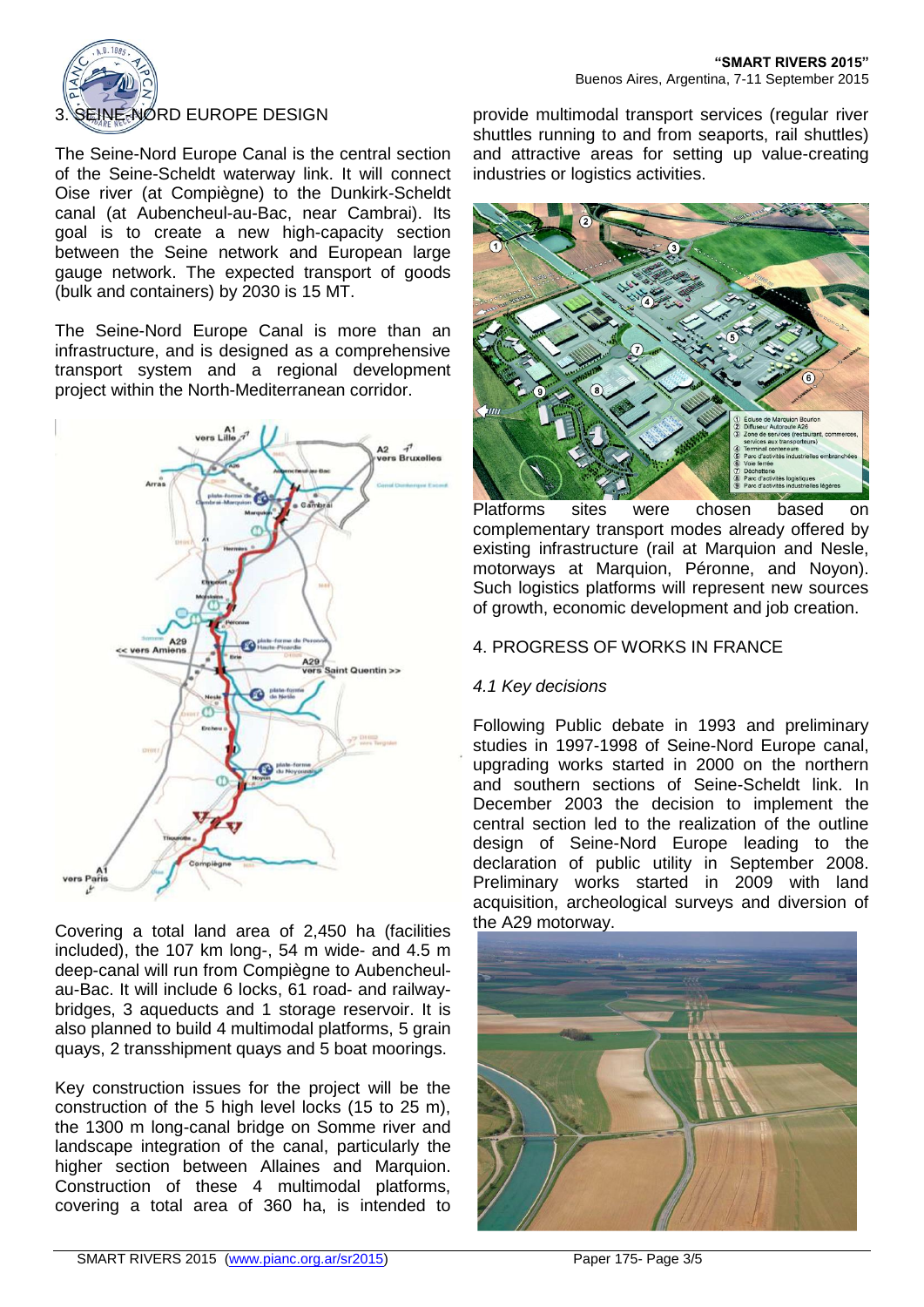

France commitment to the European Seine-Scheldt action was confirmed by the Deputy Transport Minister on 17 October 2013 in Tallinn. The French Prime Minister revealed on 26 September 2014 at Arras the objective to start works by 2017 and start operations on Seine-Nord Europe canal by 2023.

### *4.2 Progress of works on upstream and downstream sections of Seine-Nord Europe*

In France, work has already begun to the north and south of the Seine-Nord Europe canal since 2000 to ensure the compatibility and continuity of the future Seine-Scheldt link. To the north, the bridges have been raised to provide a vertical clearance of 5.25 m, the Scheldt h beenresized to take 3000 tonne-ships, significant resizing works havebegun on theDeûle river to upgrade it for 3000 tonne-ships and preliminary works have been completed on the Condé-Pommeroeul canal, resizing of Lys river and construction of the Quesnoy-sur-Deûle lock. Seven of the Oise's weirs and locks were rebuilt between 2000 and 2012 within the interregional development programme of Oise river.



Works done to modernize and improve the reliability Notre-Dame-de-la-Garenne and Amfreville locks have been undertaken in the Seine downstream between 2007 and 2013, and the Chatou weir was rebuilt (commissioned in 2013). On the Seine upstream, the Coudray weir was rebuilt and commissioned in 2012, the reconstruction works of the Vives Eaux weir started (to be commissioned in 2017) and works to modernize and improve the reliability of locks were carried out at Coudray, Vives Eaux, La Cave, Varennes and Evry, where they are still ongoing.

This main commitment during the TEN-T 2007-2013 financial plan (studies and preliminary works) and the present European financial plan MIE 2014-2020 (completion of studies and works) is related to the realization of the Seine-Nord Europe (SNE) canal.

#### *4.3 Progress of works on Seine-Nord Europe Canal*

Studies and preliminary works performed between 2004 and 2015 (preliminary design, surveys, land acquisition, technical competitive dialogue, preliminary works) and corresponding investment  $(235$  million  $\epsilon$  spent for Seine-Nord Europe) upgraded the project maturity. Consequently, the European Commission decided in July 2015 to finance 980 million € for Seine-Sheldt, for the 2014- 2020 financing period, with a level of 50% financing for the studies and 40% financing for the works, the larger part for Seine-Nord Europe

The preliminary design and socio-economic studies were approved in 2006 and led in September 2008 to the decree of public utility of the project, which requires to start the outline design and construction phases of the project.

The agreements for land acquisition and occupation were signed in September 2008, allowing thus to start the land acquisition (2,200 ha by 2014), the archeological surveys and preliminary works (lowering of the A29 motorway).



As a consequence of the financial and economic crisis, the public-private partnership procedure initiated in May 2011 was suspended in July 2012. The project was thus reengineered, based on the 15 month long-technical dialogue with the bidders. Such optimization led to a 10%-reduction of the capital cost and 20%-reduction of the operating costs by lowering by 17meters the higher section of